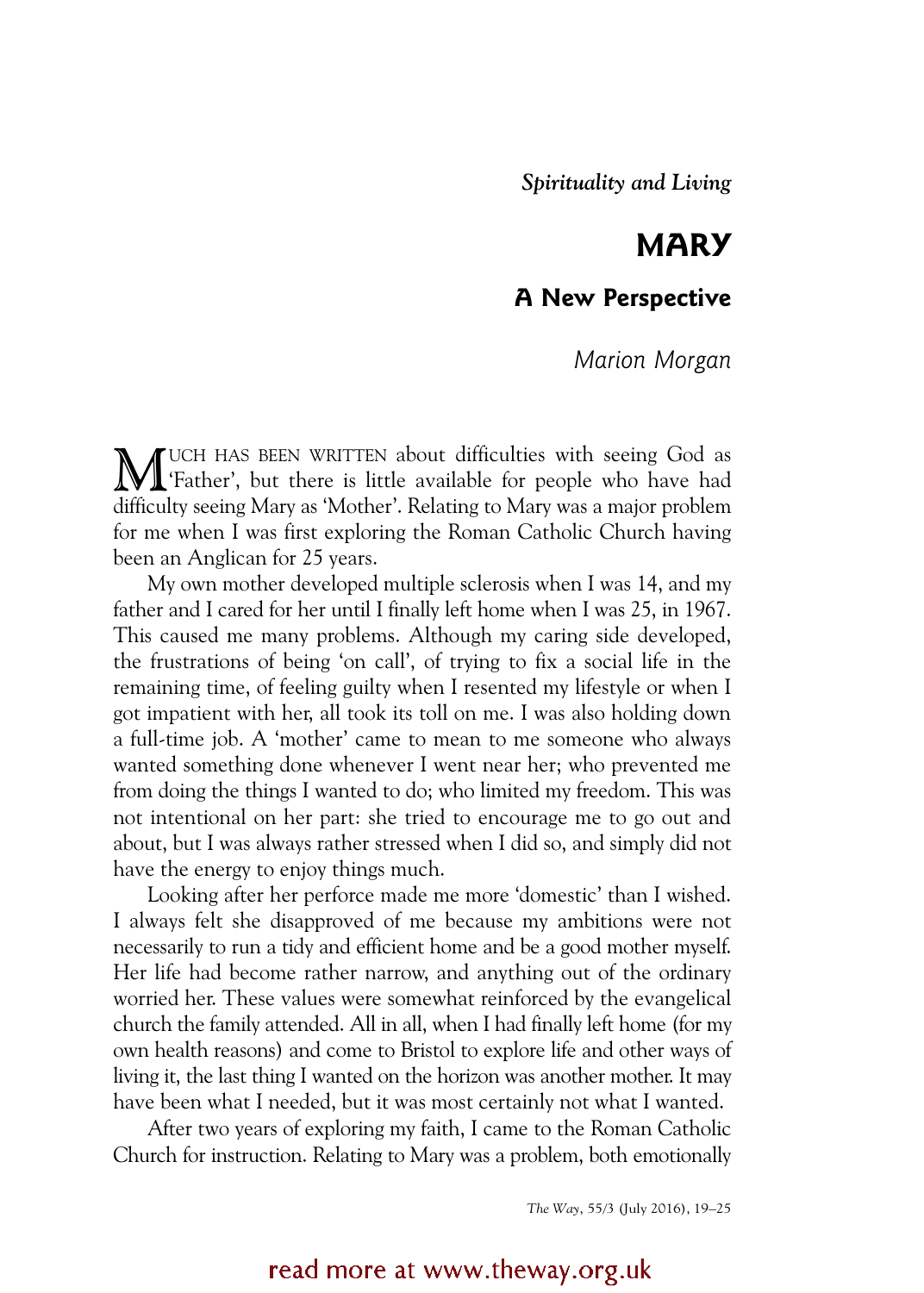and also theologically. The theological problems gradually resolved as I 'grew' in the Church—I was received in October 1969. The emotional problems remained.

At the beginning, it came to me that I could relate to Mary as an older sister. Older sisters are great, in my mind. They have more experience, and so can give advice and perspective on things, and stand up for you on occasions. But they have no authority over you, so you can disagree or argue with them without major repercussions. They can take the pressure off you, and you can ask them for help. So that is how I started to relate to Mary.

One other problem was that I felt slightly jealous of Mary's closeness to Jesus. Coming from a background where one's own personal relationship with Jesus was heavily emphasized, I did not really want her 'intruding' on 'my' relationship with him. Why did I have to go through her to relate to him? It felt a bit like having a mother-in-law who wouldn't let go!

I have found shades of this same problem with other enquirers coming into the Roman Catholic Church. If they have a Christian background, they want to pray to God the Father or the Holy Spirit or Jesus in their available prayer time, and not necessarily to Mary. I find it is good to remember that it took time for the devotion to Mary to grow within the early Church. I certainly found that it took time to grow in my own





developing life within the Roman Catholic Church.

But over the years it has grown, although not in a 'straight line' sort of development. Almost from the beginning of any instruction in the faith, you are introduced to simple prayers to Mary. When you start attending Mass, the devotions of people at the Lady Altar are hard to miss, and there are announcements of feast days or memorials, pilgrimages and days of prayer, apart from the weekly prayer in the bidding prayers. Mary is quite obviously part of the package.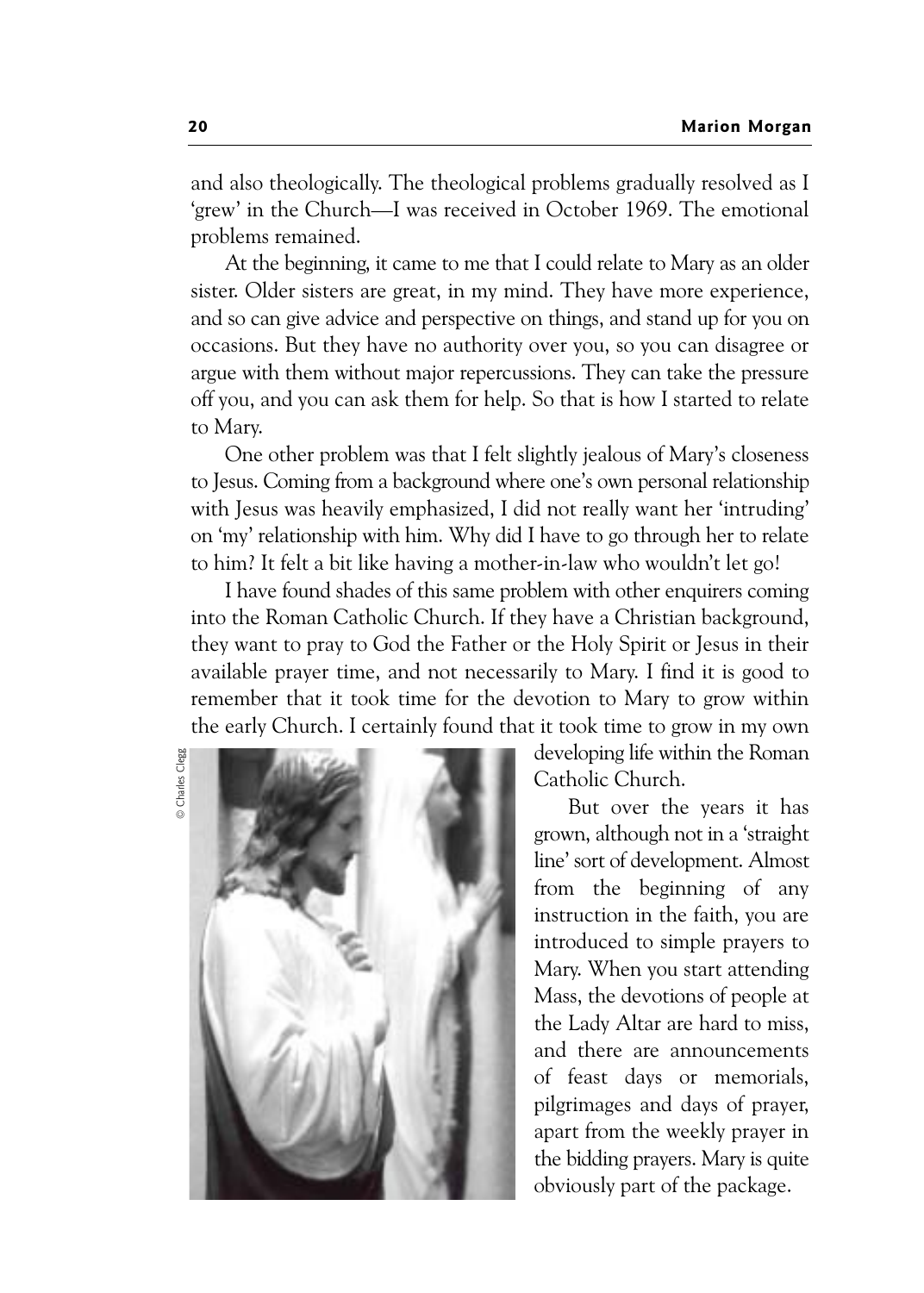The strange thing that I found is that it is very possible to enjoy and appreciate these devotions and references without actually agreeing to them intellectually. Quite early on in my journey, the church I was attending took part in a public procession through the city centre, praying the rosary. Although I did not take part, I saw that it was obviously meaningful to those who did participate. I never did discover what the general public thought of it.

I am particularly interested in the ways in which Mary is presented to outsiders as I now lead the parish RCIA group.<sup>1</sup> I find that some enquirers simply accept Mary with all her comforting accoutrements (statues, processions, hymns and so on) while others, as I did myself, find great difficulty in justifying the attention we pay to her and the doctrines surrounding her. Of course, many Catholics have the same difficulties!

#### *Theological Problems*

Problems with Mary can be exacerbated by the apparently 'fanciful' doctrines that now refer to her. Though they are consistent with scripture, I defy anyone actually to prove them from scripture on the evidence available. I say 'fanciful' because pictures of Mary being literally crowned in heaven are obviously drawn from human imagery; this by no means invalidates them, but it can create more problems for the sceptic.

In his book *Models of the Church*, Avery Dulles says:

I draw the conclusion that a balanced theology of the Church must find a way of incorporating the major affirmations of each basic ecclesiological type. Each of the models calls attention to certain aspects of the Church that are less clearly brought out by other models.

And a little further on he adds:

In order to do justice to the various aspects of the Church, as a complex reality, we must work simultaneously with different models. By a kind of mental juggling act, we have to keep several models in the air at once.<sup>2</sup>

I find these remarks helpful in our consideration of Mary. Avery Dulles pays attention to five main models of the Church: the Church as Institution; the Church as Mystical Communion; the Church as Sacrament; the Church as Herald; and the Church as Servant. The easiest model to use,

<sup>&</sup>lt;sup>1</sup> Rite of Christian Initiation of Adults.

<sup>&</sup>lt;sup>1</sup> Rite of Christian Initiation of Adults.<br><sup>2</sup> Avery Dulles, M*odels of the Church (*New York: Random House, 2002), 2.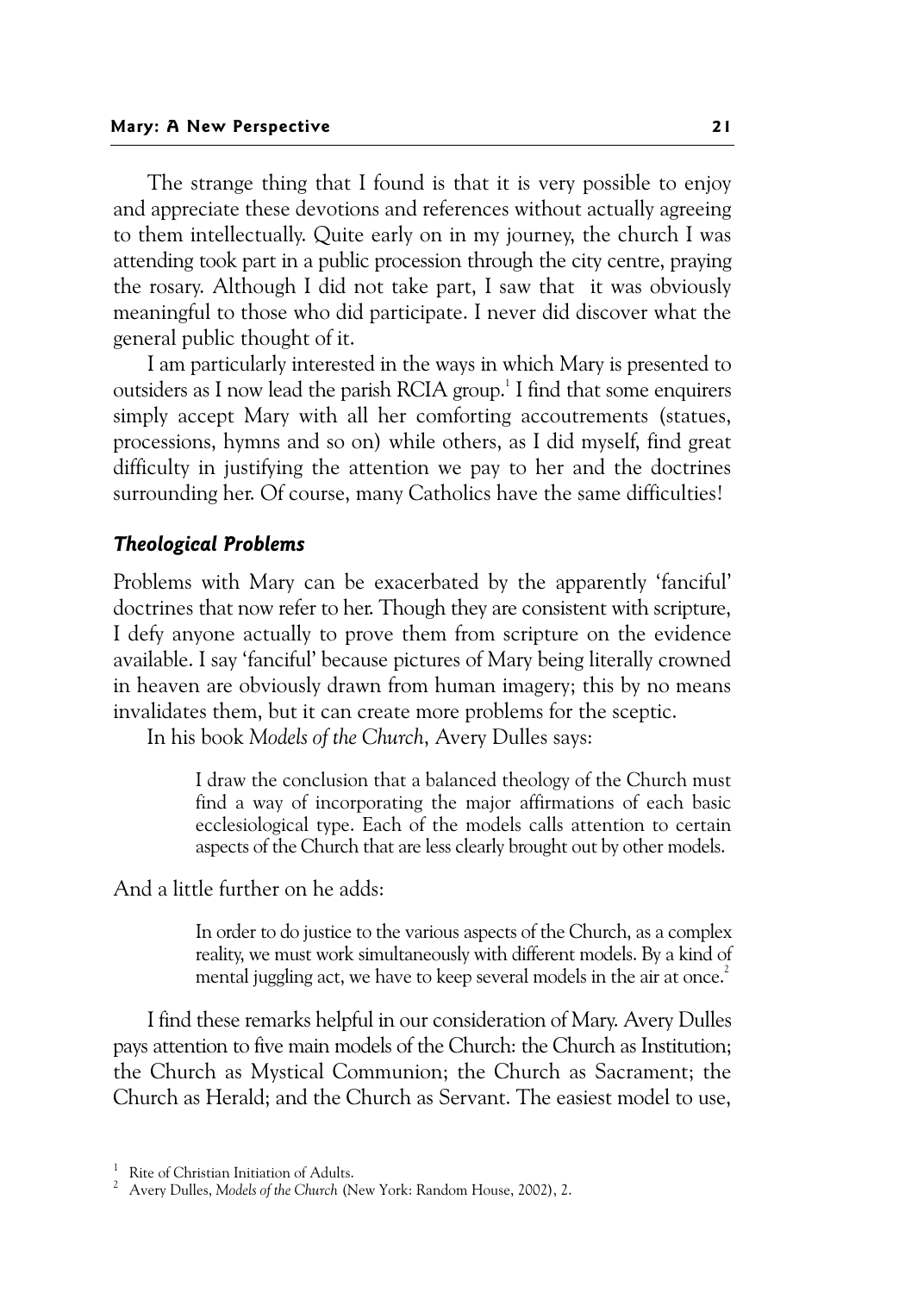

and hence to provide a context for Mary, is the model of the Church as the gathered People of God. I see this as a sort of prelude to experiencing the Church as Mystical Communion.

It is firmly stated in scripture that Mary joined with the disciples in prayer after the resurrection and was present with them when the Spirit came in visible form at pentecost. This is an essential 'base position' for any further reflection, particularly when speaking with people from an Evangelical tradition. Mary is also present on other occasions recorded in the Gospels. Most importantly, Mary is the actual mother of Jesus, which is important for the later model of Church as Mystical Body.

Above all, then, Mary is a member of the Church. Her other titles and honours all stem from this. As a member of the Church, she also is missionary and a servant—no one can dispute this! She is the one who first presented Jesus to the people of the world. She is the original bringer of Christ—she was his mother.

As a member of the Church, she is also a prime example of a Christian.

What is said of her should also, in a lesser way, be applicable to us. She was born holy. The seeds of holiness are planted in us at baptism and, by the end of our earthly life, we should have grown somewhat in holiness. She is in heaven, body and soul. We believe that, in the fullness of time, we also shall be in heaven, body and soul. We also will be rewarded and honoured appropriately for our earthly activities and struggles.

Maybe we can also come to share in her mothering role in the Church, encouraging and supporting and nurturing others, and being cared for in return. This in no way diminishes Mary's unique role in the Church, just as sharing in Jesus' work in the Church in all its aspects does not diminish his unique work of salvation. It may even be that if more of us saw ourselves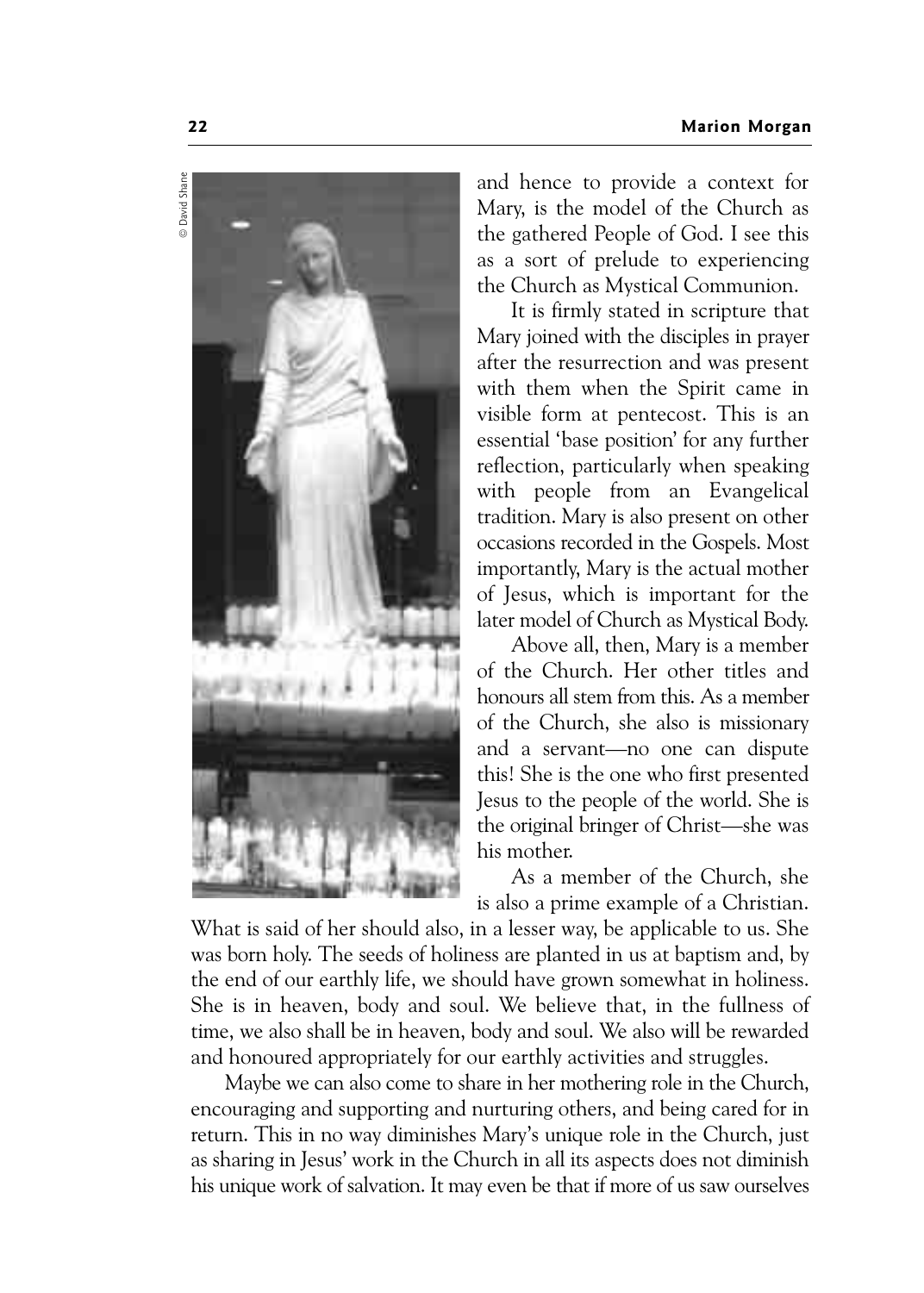as 'mothers' (or even 'grandmothers') in the Church, there would be less rivalry and antagonism among its somewhat fractious children.

Ultimately we also share with Mary in the contemplation of the wonders of the Trinity. We are all created beings. All our souls join in united voice in declaring: 'Our souls magnify the Lord; our spirits rejoice in God our Saviour'.

The institutional model of the Church at first sight brings few insights into the person and roles of Mary. Its main role seems to be in affirming and validating the various doctrines concerning her. It also plays a role in sanctioning and regulating devotional practices and investigating and assessing the reports of her various 'appearances'. Of course she is present in an unseen way, as she is present in the whole Church.

When we consider the Church as the Mystical Body of Christ, then it follows that Mary, as the natural mother of Jesus, takes on, in a fairly easy logical progression, the role of spiritual mother of the Church. This is reinforced by the dialogue in John's Gospel between Jesus and John: 'Here is your son …. Here is your mother.' (John 19:25–28) The problem I find is that, although this makes a certain sense, the true depth of meaning can only grow in a person as he or she receives the sacraments within the Church, and this takes time. As I have said, the Church itself took centuries before it was able to define the main doctrines that we now almost take for granted. The Church as Sacrament and the Church as Mystical Body are, I think, concepts that we grow into as we grow within the Church.

#### *A Growing Relationship*

Over the many years since I was received into the Church, my relationship with Mary slowly developed. In time, I began to know her also as 'mother'. I could pray at the Lady Altar in churches and find comfort. I had a much deeper understanding of her role in the life of the Church. Whatever my personal opinion of some devotions and pictures, I have no doubt regarding the reality of the experiences of countless people who encounter Mary through these very images and practices.

Having said that, I still felt that, deep inside, there were parts of me that Mary did not appear to reach: the more masculine side of me, the side that wants to explore, the analytical part of my brain. The fulfilment and satisfaction I experience when I have organized something at work successfully, or when I feel truly alive after a good discussion: it is then that I do not want to implore for help in struggling through this 'vale of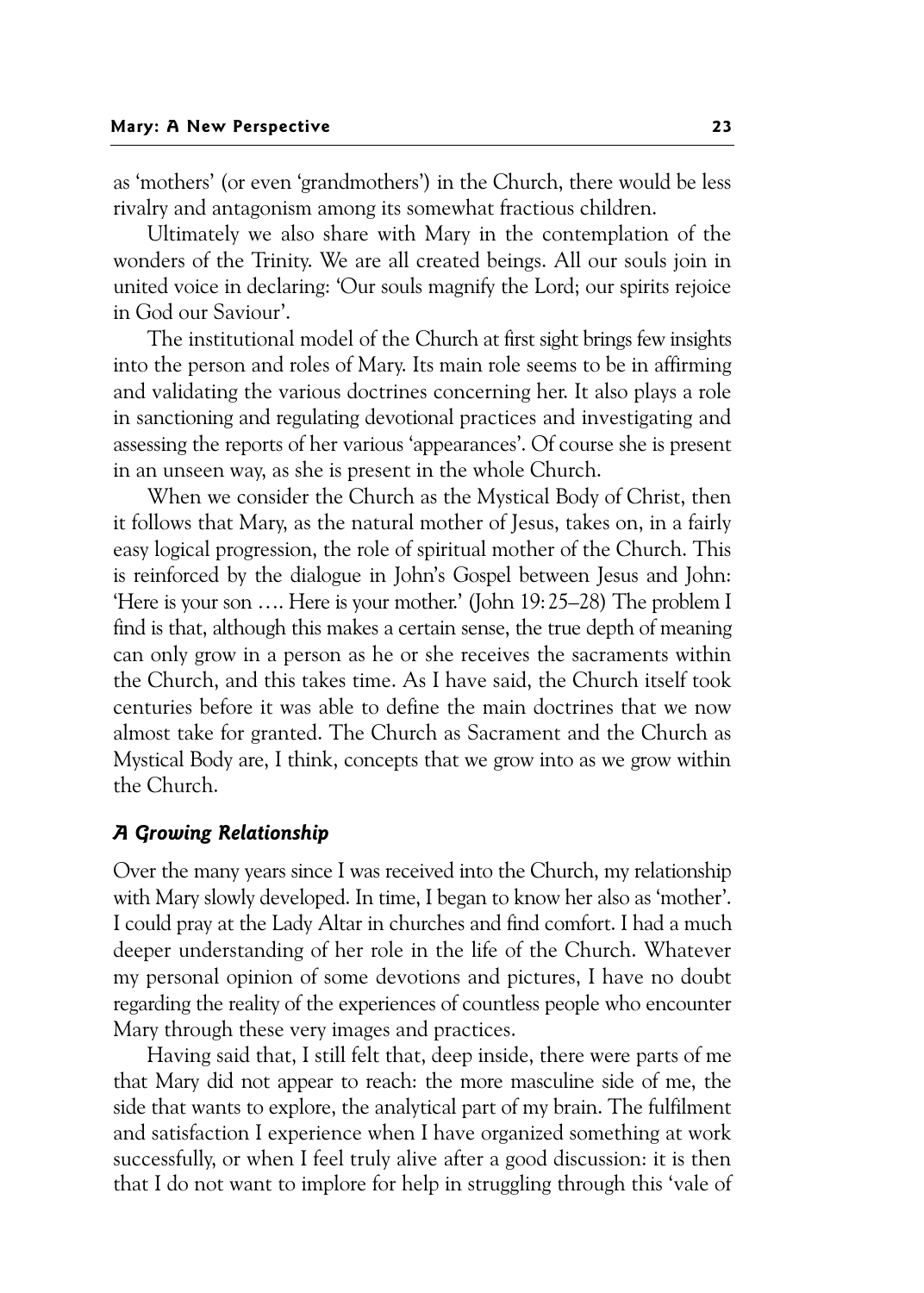tears'. Mary shares out sorrows, yes—but how does she share in our joys and successes? How do we *really* think about her?

Doctrines regarding Mary's great sanctity and purity, not to mention her immaculate conception, are not always the most helpful or even the most meaningful ways of thinking about her. Questions that come to mind are: what was she really *like*? Was she musical? Did she laugh? How did she relate to the other villagers? She was a human *person—*not just a function. What was she like in her 'off-duty' moments? She may be universal mother but she can never be *only* a mother. She is herself, who is also a mother.

Our house has a small garden which backs on to the main railway line between London and Penzance. On selected days in the summer, steam trains come puffing up the rail taking people on excursions to the Devon coast. As they pick up speed it is hard not to get excited with them. One morning I had a lovely image of Mary sitting on the engine with hands in the air calling *Whoopee!* It stayed with me for the rest of the day!

#### *A Female Role Model*

I now share a house with, and care for, an autistic adult. He came to the parish some forty years ago. As his parents grew older he related more and more to me, and eventually, with his parents' help and consent, we moved into where we are both now living. So, once again, I am a carer, and once again I am restricted by the limitations of the situation. This time I do not mind. I have respite care for him when I need it, as well as on a regular basis, and can still pursue my own interests when I wish. But making a residential retreat is difficult, as I would have to take him (and our dog) with me: without going into details, it just does not work. So what we do is to rent a cottage somewhere and all go there. I take a book and the Bible and do specific meditations morning and evening, making notes as I go. And it does work! The Lord adapts to the circumstances, and I always come back refreshed and renewed.

Last year, I thought I would start by answering a question I had read in the April 2015 issue of *The Way*, in the article on 'Ignatian Spirituality and Christian Feminism' by Maria McCoy: have you a female role model? Pondering this proved very fruitful. Again, I realised that thinking about Mary as mother in the home at Nazareth, or as mother enabling us to be and grow into the person we were meant to be, was helpful, but still did not go far enough.

Then, one morning, I was meditating on Jesus' reply to the woman at the well, that he would give us living water that would spring up inside us.